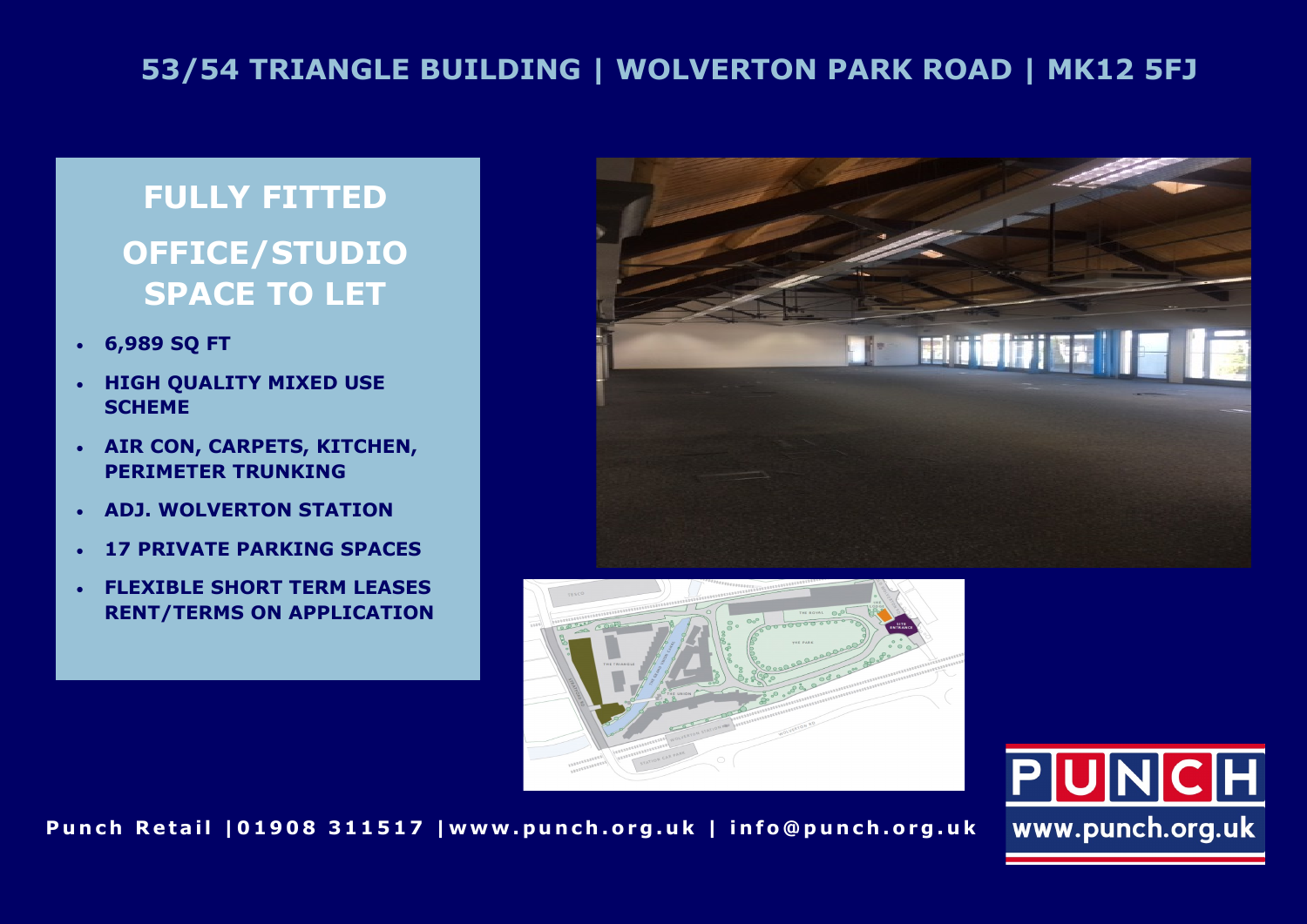## **53/54 Triangle Building| Wolverton Park Road | MK12 5FJ**

#### **Accommodation: the unit is on the**

**upper ground floor fully fitted with glazed frontages and vaulted ceiling, high quality WC's, kitchen area, storage cupboards, Air Con, perimeter trunking, lighting and carpets already fitted. Ready for immediate possession, with 17 allocated parking spaces. The approximate floor area is 6,989 sq ft**

### **Location: Constructed in 1845 as loco-**

**motive workshops for the design, production and maintenance of railway locomotives. The buildings retain the workshop's original steel girders, gables and original features. Tenants include the award winning Ole Tapas Bar and MK Biergarten (Micropub) There are various other office based business's within the building including TFA Advertising agency. This is a high quality 350 unit residential area with offices, retail and is very close to all the amenities of Wolverton including the railway station.**

**Terms: Property is available to let by means of a new flexible short term lease for a term to be agreed. Full details and terms available from joint letting agents Punch Retail & Leisure**

**Legal Costs: Each party to bear their own legal costs** 







All enquiries to Punch Retail | 01908 311517 | www.punch.org.uk | info@punch.org.uk